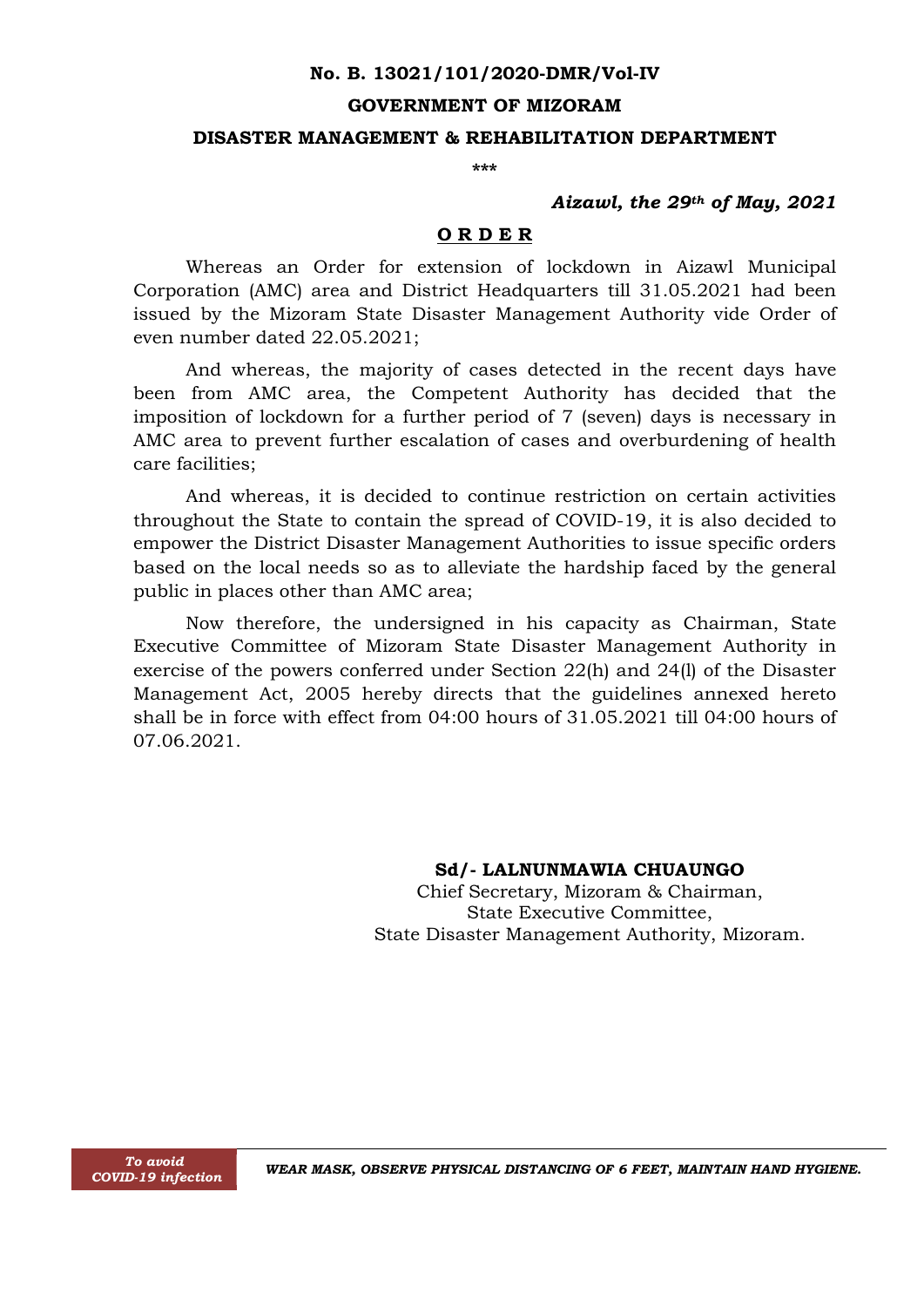# **Memo No.B.13021/101/2020-DMR/Vol-IV : Aizawl, the 29th of May, 2021** Copy to:

- 1. Secretary to the Governor, Mizoram.
- 2. P.S. to Chief Minister, Mizoram for information.
- 3. P.S. to Deputy Chief Minister, Mizoram
- 4. P.S. to Speaker, Mizoram
- 5. P.S. to all Ministers/ Ministers of State/Deputy Speaker/ Vice-Chairman/Deputy Govt. Chief Whip, Mizoram.
- 6. Home Secretary, Government of India, North Block, New Delhi-110001.
- 7. Sr. P.P.S to Chief Secretary, Govt. of Mizoram.
- 8. P.S. to Addl. Chief Secretary to Chief Minister, Govt. of Mizoram.
- 9. All Principal Secretaries/Commissioner/Secretaries/Special Secretaries, Govt. of Mizoram.
- 10. Director General of Police, Mizoram.
- 11. Commissioner & Secretary, Mizoram Legislative Assembly.
- 12. All Administrative Heads of Departments, Government of Mizoram.
- 13. Secretary of all Constitutional & Statutory Bodies, Mizoram.
- 14. All Deputy Commissioners, Mizoram.
- 15. All Superintendents of Police, Mizoram.
- 16. All Head of Departments, Government of Mizoram.
- 17. Director, I&PR for wide publicity.
- 18. Controller, Printing & Stationery with 5 (five) spare copies for publication in the Mizoram Gazette.
- 19. Guard File.

# **(Dr. MALSAWMTLUANGA FANCHUN)**

Under Secretary to the Govt. of Mizoram, Songer Management & Rehabilitation Department.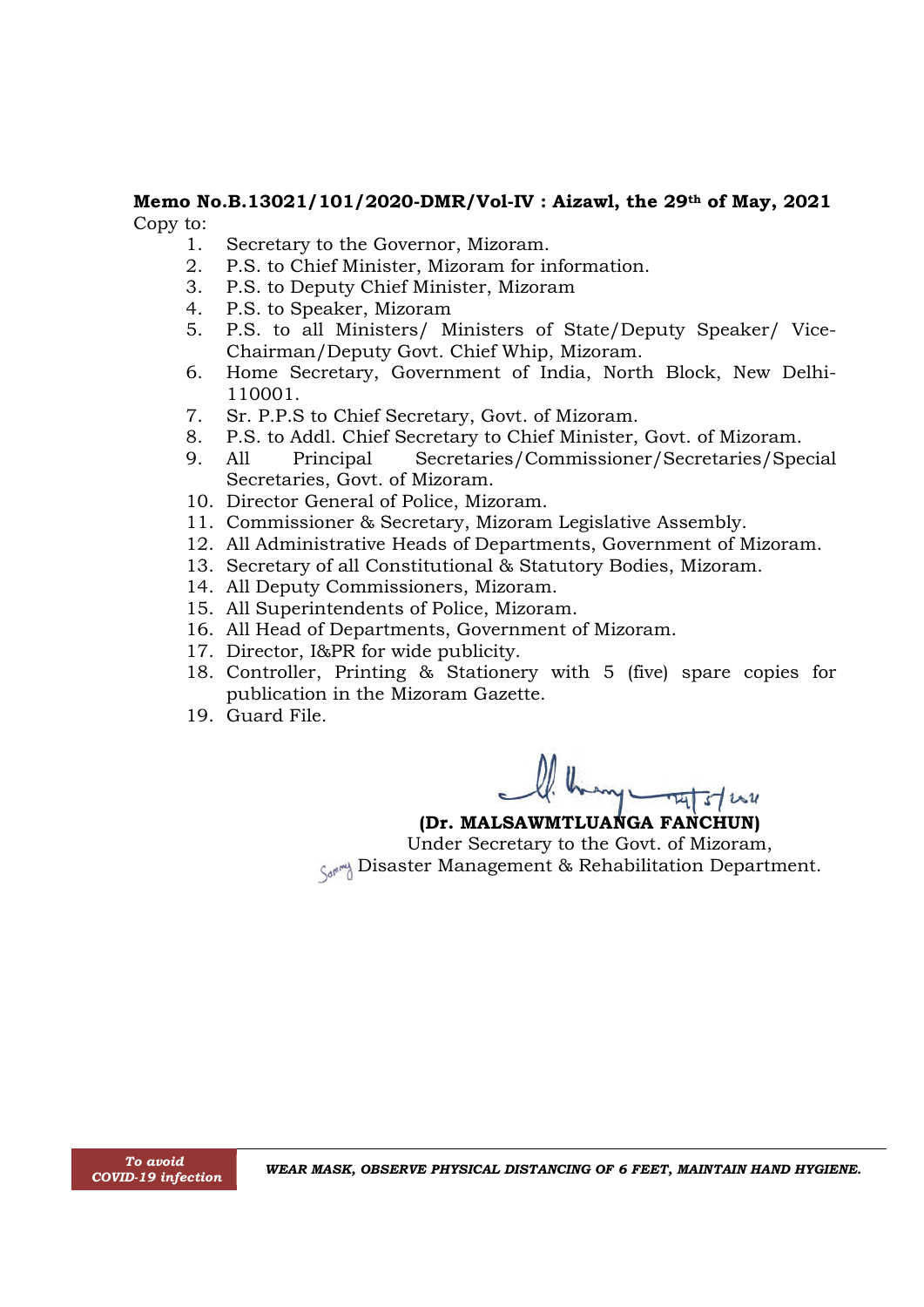# **NI 31.05.2021 LEH 07.06.2021 INKARA MIZORAM CHHUNGA COVID-19 DONA KALPUI DAN TUR INKHUAHKHIRHNA THUPEK**

*Mizoram chhunga COVID-19 dona atan hun rei tak chhung lockdown kalpui a ni tawh a. Heti chung hian hri kai thar tam tak an la awm zel avang leh hri kaiin kiam lam a la pan theih hrih loh avangin inkhuahkhirhna hi kalpui chhunzawm zel a tul niin a lang a. A bik takin Aizawl khawpui huam chhungah hri kai thar an tam avangin nasa taka inkhuahkhirh a tul lehzual a, mimal eizawnna leh sumdawnna chi hrang hrang, kohhran leh pawl hmalakna te leh khawtlang nun nasa taka a nghawngzia hre reng chungin mipuite himna atan hmalak chhunzawm a tula hriat a ni. Chuvangin, Mizoram State Disaster Management Authority chuan 'Total Lockdown' inkaihhruaina Sawrkarin file No. B. 13021/101/2020-DMR/Vol-IV dt.22.05.2021 hmanga kalpui mek chu tlema tidanglamin ni 31.05.2021 zing dar 04:00 atanga ni 07.06.2021 zing dar 04:00 thlenga hman turin pawh sei a ni. Hei hian COVID-19 chungchanga inkaihhruaina Order hmasa zawng zawng a luahlan (supersede) ang.*

# **A. MIZORAM PUMA HMAN TUR INKHUAHKHIRHNA**

# **1. Mizorama lo luh chungchang**

Mizorama lut turte reng reng chu Sawrkarin a hawn mek entry points kaltlang chauhvin an lut thei ang. Mizorama lo lut tur te chuan *mPass*-ah an in-register ngei tur a ni a. Entry point te leh Mizoram rawn luh theihna hmun dang (Inter-State leh International border)-ah te chuan uluk takin Deputy Commissioner leh Superintendent of Police te ruahmanna angin Police leh VLTF te an duty ang.

# **1.1. Screening.**

India ram pawn leh India ram hmun dang aṭanga Mizoram-a lo lut reng reng chu Mizoram an lo luhna (Point of entry)-ah Rapid Antigen Test (RAgT) hmanga en dik vek an ni ang a**.** RAgT positive te chu enkawl dan tur dinglai (Protocol) angin enkawl zui tur an ni ang. Hetiang hian Mizoram aṭanga zin chhuak, lo haw leh te pawh endik vek tur an ni ang.

# **1.2. Quarantine.**

- 1) RAgT negative te chu fimkhur takin self-monitoring (mahni hriselna inchîk)-in mi dang nena in-contact lovin ni 10 chhung mahni inah (Home Quarantine) an inkhung hrang ang. Ni 10 hnuah RT-PCR/TrueNat test an nei ang a, negative result an neih chuan inkhung zui a ngai tawh lovang.
- 2) Home quarantine-a awm turte chuan inkhung hranna tur riahna (bedroom) leh inthiarna (attached toilet) hran an nei tur a ni. Chutiang ruahmanna neite chu an chhungkaw member te inkhung hran ve kher a ngai lo vang. Amaherawhchu, midangin an ṭawmpui loh tur riahna (bedroom) emaw inthiarna (attached toilet) hranpa nei lo home quarantine phalsak an nih erawh chuan an chhungkaw member te pawh pâwn chhuak lo leh midang nen inkalpawh lovin ni 10 chhung an inkhung tur a ni.
- 3) Home quarantine-a awmna tur, hmunhma *(facility)* nei lote chu hotel *(paid quarantine)* emaw Community/ Government Quarantine Facility (CQF/ GQF)-ah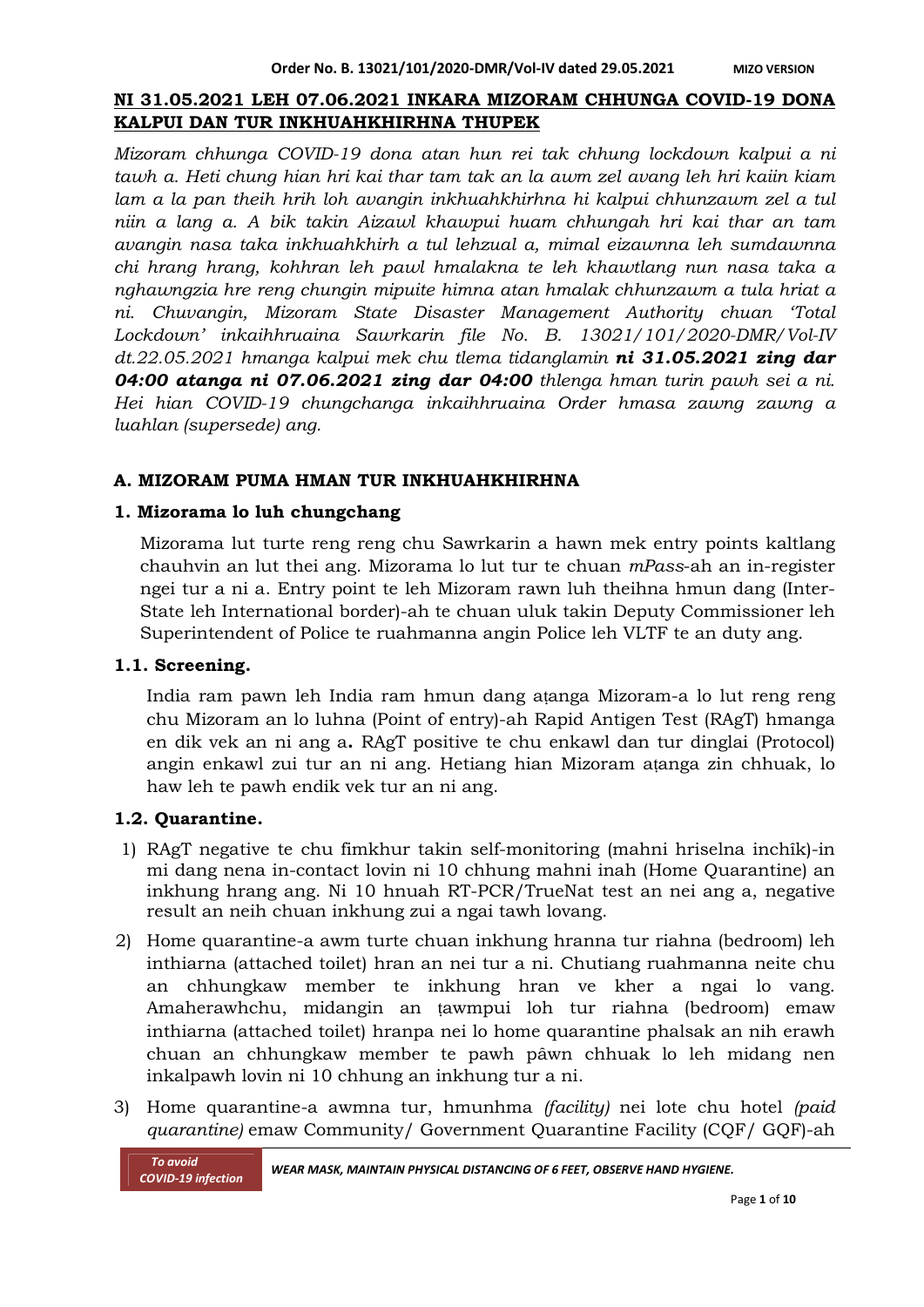anmahni sensovin ni 10 chhung an inkhung hrang ang. Quarantine facility-a awmte pawh quarantine facility an chhuahsan hmain RT-PCR/TrueNat hmanga test an ni ang.

- 4) Home quarantine leh quarantine facility-a awm ten Health & Family Welfare Department-in zawm tur inkaihhruaina a siamte chu an zawm ngei tur a ni. Chung inkaihhruainate chu an zawm ngei a ni tih an awmna veng LLTF/VLTF ten an endik (monitor) ang.
- 5) Hun rei lote chhung (short stay), darkar 96 aia rei lo Mizorama cham tura lo kal te chuan entry point an lo thlen hmâ darkar 72 aia hlui lo RT-PCR/TrueNAT/CBNAT (ICMR recognized laboratory) hmanga COVID-19 test negative result (SRF ID awm) an neih a, entry point-ah RAgT negative result an neih bawk chuan inkhung hran a ngai lovang. Anmahni chah chhuaktu/buaipuitu ten an tana hmun ruat bikah dahin fimkhur takin an tih tur bik an tihpui ang a, midang nena in-contact lo thei tur ang berin ruahmanna an siam ang.
- 6) State pawn aṭanga thlawhnaa lo lutte chu Transport Department-in empanelled vehicle, *Order No.G.28016/2/2020-TRP dt.16.04.2021-*a a tarlan ten an phur thei ang a, mahni motor hmanga zin haw phurtute chuan an passenger-te nena in-contact lo thei tur ang berin fimkhur takin ruahmanna an siam ang. Kalkawngah pawh midang nena in-contact tura din khawmuan loh tur a ni. Tin, motor hmanga Mizoram lo lut te leh Aizawl pela district danga kal turte chu an motor hmanlai hmangin, hmun danga chawl lovin, an in-quarantine na hmun tur an pan nghal tur a ni. Amaherawhchu, remchan lohna avanga motor thlak a ngai a nih chuan mahni private motor uluk taka daidanna siamin emaw Transport Department empanelled motor te chauh hmangin an kal chhunzawm tur a ni.
- 7) State pawn aṭanga thlawhna emaw lirthei emawa lo lut te hian Clause A.5-in a phut ang a VLTF/LLTF te hriatpuina lehkha lak ve kher a ngai lo vang. Mizoram an luhna atana *m*Pass-a an in register-na chu an thlenna tur (destination) thlen nan chauh hman phal/theih a ni a, hmundang kalkual/tlawhkual nan *m*Pass chu hman phal a ni lo. Amaherawhchu, an lo thlen hma-in an veng/khua LLTF/VLTF te an hriattir lawk ang.
- 8) Screening leh quarantine dan tur fel taka ruahman a nih theih nan Mizoram an rawn luh hmain mCOVID-19 mobile application *mPASS-flight* emaw *mPASSroad* hmangin an in-register lawk tur a ni. Home quarantine leh Hotel quarantine dil duh tan online-in https://mcovid19.mizoram.gov.in-ah a dil theih tawh bawk.
- 9) Mizoram-a lo lutte quarantine dan, COVID-l9 testing, quarantine mêk leh hri vei (asymptomatic, mild leh severe case)-te enkawl chungchang, COVID Care Centre, Dedicated COVID Health Centre leh Dedicated COVID Hospital te kalpui dan chungchangah Health & Family Welfare Department-in inkaihhruaina a siamte chu khauh taka kalpui tur a ni ang. Tin, quarantine-a awm/ thlen man, ei leh in man leh test-na man pek dan tur erawh chu Notification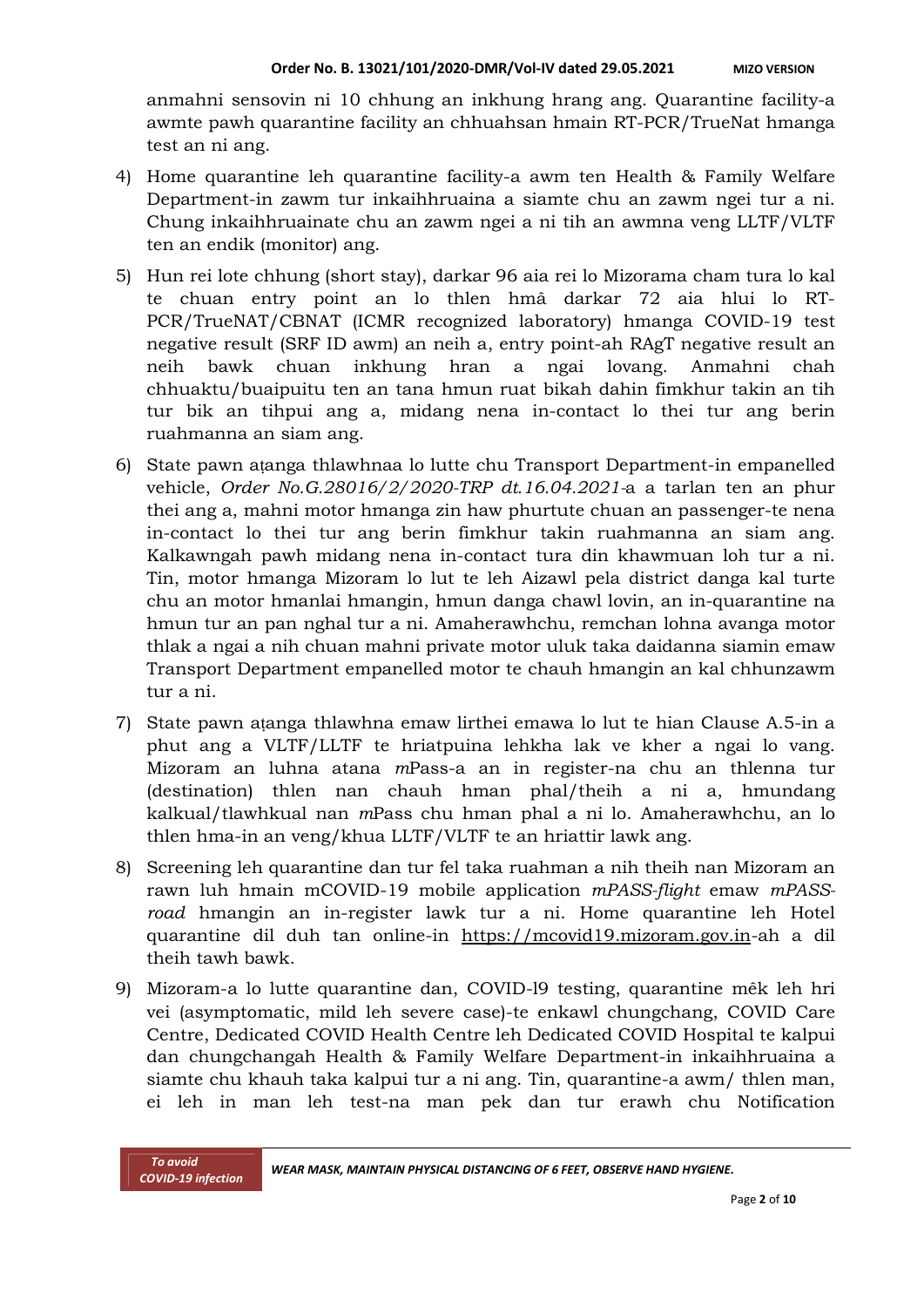No.B.13021/187/2020-DMR/Vol-I dated 26.04.2021 leh 05.05.2021 ten a tarlan angin kalpui a ni ang.

## **1.3. Testing.**

H&FW Department-in a bituk angin COVID-19 test man hi zin veivak leh quarantine-a awm ten an pe/chawi ang. Test chi hrang hrang man pek/chawi dan tur chu (H&FW Department-in an tihdanglam hma chu) a hnuaia tarlan ang hi a ni ang.

(a) RT-PCR: Rs. 1,200/- (b) TrueNat: Rs. 1,000/- (c) RAgT: Rs. 200/-

## **1.4. Isolation.**

- 1) Mizorama lo lut entry point-a positive hmuh chhuah te leh hmun danga positive hmuh chhuah te reng reng chu an hriselna dinhmun ngun taka en an ni ang a, symptoms nei lo (asymptomatic) leh hrisel lohna dang nei lo, chhungkaw member dangte nena intlawhpawh lova inkhung hran theihna bedroom leh inthiarna hranpa neite chu mahni inah (home isolation-in) inenkawlin an inkhung hrang ang.
- 2) In lama inenkawl (home isolation) te hian Health & Family Welfare Department-in zawm tur inkaihhruaina a siamte chu an zawm ngei tur a ni. Chung inkaihhruainate chu an zawm ngei a ni tih an awmna veng LLTF/VLTF ten an endik (monitor) ang.
- 3) Home isolation-a awmte chu Health & Family Welfare Department-in uluk takin an vil zui ang.
- 4) In lama inenkawlte hian hriselna chungchangah harsatna an nei a nih chuan COVID-19 (Medical) helpline number (Toll free 102, landline 0389-2323336, 0389-2322336 leh 0389-2318336)-ah telephone-in an harsatnate an thlen thei ang.

# **2. Containment Zones**

A ṭul a nih chuan Deputy Commissioner ten an District chhungah Containment Zone an puang thei ang a, Containment Zone puanah te chuan Deputy Commissioner-in thupek a siamte khauh taka zawm tur a ni ang.

# **3. Bungraw Chawkluh Leh State chhunga Thiar Chungchang**

- 1) State pawn aṭanga bungraw lakluh nan phalna hranpa lak ngai lovin lakluh theih a ni ang. Amaherawhchu, mCOVID-19-ah an in-register vek tur a ni.
- 2) Bungraw lak luh phurtute (driver leh handyman) hi entry point-ah uluk takin screening kalpui chhunzawm a ni ang. Bungraw phur motor-ah reng reng hian midang (passenger) an chuang tur a ni lo.
- 3) State pawn aṭanga bungraw lak luh phurtute (driver leh handyman) te chu an kalphung pangngai angin khaw dâiah anmahniin eirawng an inbawl chawp ang a, khaw chhungah midang nen inchiahpiah lovin an bungrua an unload zawh veleh an let leh nghal ang. An bungrua unload chhung hian midang te aṭanga feet ruk (6) tala hla-ah an awm tur a ni.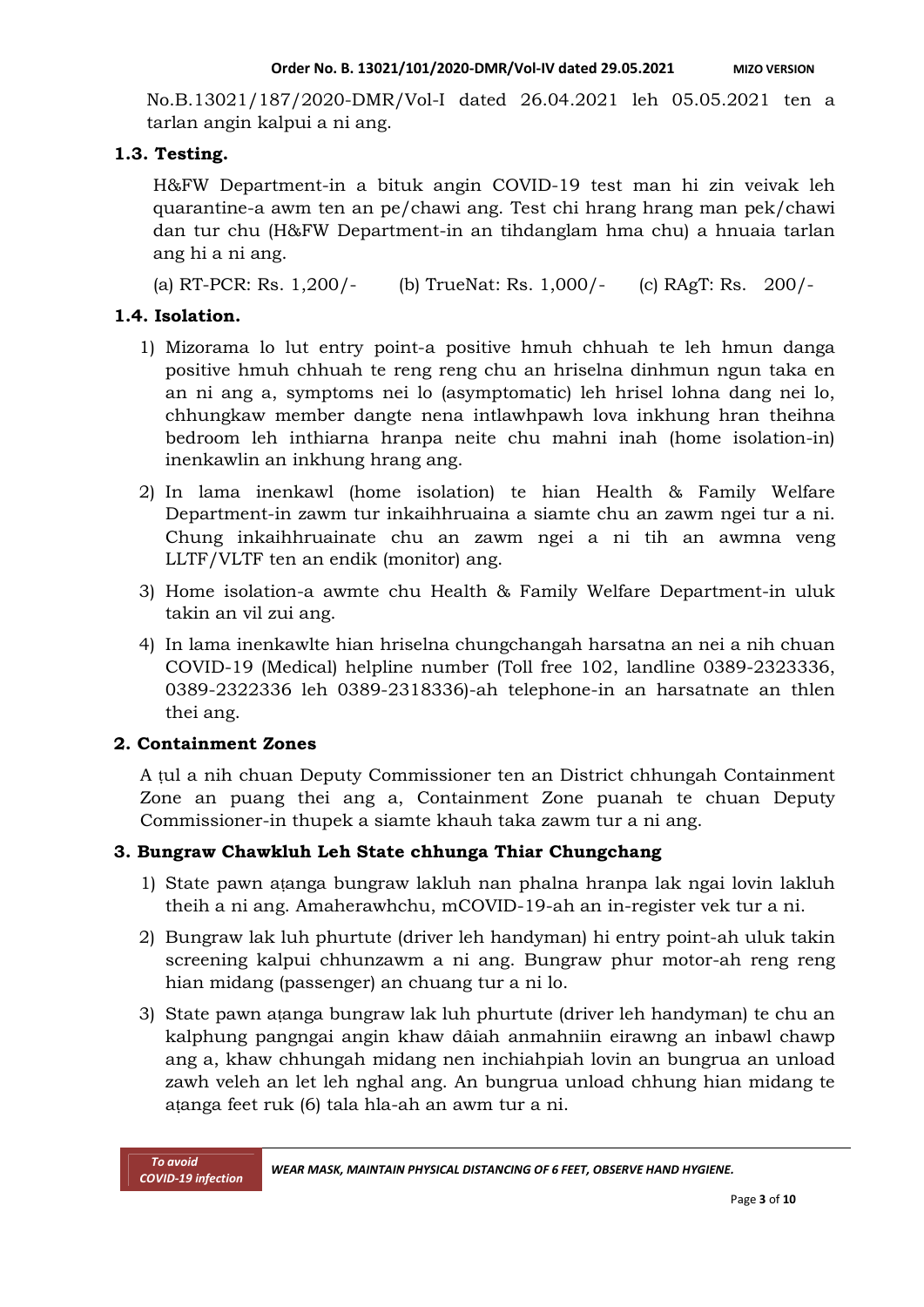- 4) State pawn aṭanga bungraw lak luh phurtute (driver leh handyman) te chu backload lak tur zawngin Mizoram hmun dangah an kal kual tur a ni lo.
- 5) **AMC Area pawnah chuan Mizoram-a bungraw awmsa emaw siam chhuah/tharte thiar chungchangah inkhuahkhirhna a awm lovang.**
- 6) **AMC Area chhungah chhiatna thleng thei laka invenna leh phalna neia hnathawk te bungraw mamawh chu Deputy Commissioner emaw Incident Commander te phalna la-in an thiar thei ang.** Tin, heng bungraw phurtute hi hmun danga kalkual emaw kar kawng khuaah an chawlh phal a ni lo.
- 7) Public Distribution System (PDS) hnuaia ration dawr/retailer-a pek chhuah tur buhfai, chini leh khawnvartui phur motor te chu FCS&CA Department-in Delivery Order/Despatch Challan a pek chhuah, la nung mek an ken chuan phalna hranpa ngai lovin Mizoram chhungah bungrua an thiar thei ang**.**
- 8) A chunga tarlan driver leh handyman-te hian kawng laka harsatna an tawh thulhah State Control Room (Toll free 1070, landline 0389- 2342520, mobile 7628072785 and whatsapp 9366331931)leh COVID-19 (Medical) helpline number (Toll free 102, landline 0389-2323336, 0389- 2322336 leh 0389-2318336)-ah telephone-in an harsatnate an thlen thei ang.

# **4. Zirna In, Sakhaw Biakna Hmun Leh Mipui Punkhawmna Hmun Te**

- 1) Public park, picnic spot, movie theatre, gym, football/ futsal ground, community hall, restaurant, shopping complex, mall, phalna pek loh dawrte leh intawllenna hmun zawng zawng chu khar chhunzawm tur a ni.
- 2) Zirna in leh Sakhaw biakna hmun te chu khar chhunzawm tur a ni.
- 3) Board Exam, All India level Exam, recruitment exam adt. te chu phalna hranpa pek te chauh kalpui theih a ni ang. Hengah te hian exam huaihawttu ten SoP khauh takin an kengkawh tur a ni.
- 4) Inneihna leh reception-ah mi 30 (sawmthum) aia tam punkhawm phal a ni lo.
- 5) Mitthi vuinaah mi 30 (sawmthum) aia tam punkhawm phal a ni lo.
- 6) Chhiatni/ṭhatni leh puipunna dang reng rengah ei leh in sem/siam phal a ni lo.
- 7) Mipui punkhawmna heng birthday leh anniversary lawmna, games & sports, book release, lungphun leh intihhlimna ang chi reng reng te chu he hun chhung hian huaihawt phal a ni lo.

# **5. Zin Veivah Chungchang**

1) **Mahni chenna khua chhuahsana zin veivah khap tlat a ni. Amaherawhchu, chhiat tawh leh damlohna (medical emergency)-a mahni khua chhuahsana zin veivah a ṭul chuan mahni awmna veng/ khua LLTF/ VLTF te hriatpuina lehkha nen zin veivah theih a ni ang. Chu lehkha-ah chuan an kal ṭanna (origin) leh zinna/kalna tur hmun (destination), zinna chhan, ni leh darkar te a chuang tur a ni. Heng**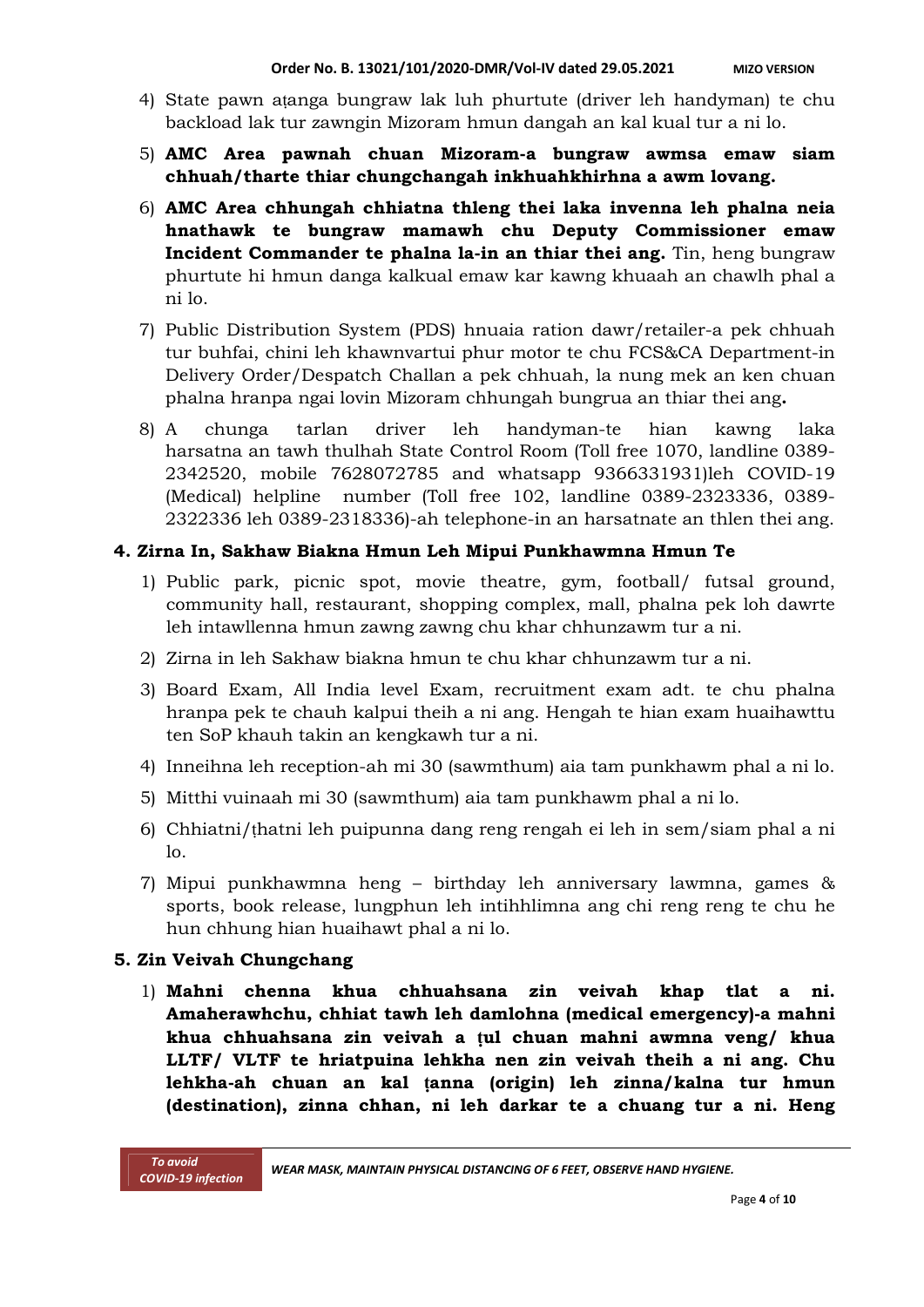**bakah loh theih loh thila zin tul naah chuan Deputy Commissioner/ SDO (Civil)/ BDO ten phalna an pe thei ang.**

2) **He inkhuahkirhna hian College/University zirlai te online exam tura internet connection that zawkna khua/hmun pan ngai te a huam lovang. Amaherawhchu, heng zirlai te hian College/University ID card leh Exam Admit Card Police/Executive duty/LLTF/VLTF endik tur an nei ngei tur a ni.**

#### **6. A Huhova Pâwn Chhuah**

Chhungkua/mimal eizawnna kaihhnawih ni lo a huhova lui kal, ramhnuaia picnic, hiking leh adventure sports te khap a ni. He khapna thupek zawm lote chu the Mizoram (Containment & Prevention of the spread of COVID-19) Act, 2020 hmangin hrem an ni ang.

#### **7. Inkhuahkhirhna Dangte**

- 1) Hemi hun chhung hian eizawnna leh tul bik thil nilova veivah leh inlenpawh khap tlat a ni.
- 2) AMC ni lo hmun dangah pawh Sawrkar office, bank, adt. chu CAB tha taka zawm chungin an kal ang.
- 3) Ṭul bik thila pawn chhuak tur reng reng chuan (facemask leh hmanraw dang hmangin) hmai an tuam ngei tur a ni.
- 4) Vantlang hmuna kal te chu feet 6 tala inhlata awm tur a ni.
- 5) Dawr leh bazar hawn chungchangah vawi khata mipui tam tak pungkhawm tur ven nan VLTF ten ruahmanna an siam ang.
- 6) AMC Area pawnah te pawh eizawnna leh hmasawnna hnathawh chungchangah CAB uluk taka zawm chungin kalpui tur a ni.
- 7) He inkhuahkhirhna thupek kalpui chungchangah hian LLTF/VLTF te chuan an khua/veng chhung ṭheuhvah COVID-19 do nana an hmalaknate an chhunzawm zel ang.
- 8) **MGNREGA, MPLADS, MLALADS hnuaia hnathawhte phal a ni. Hnathawktu ten inhnaih lovin, CAB inkaihhruaina uluk taka zawmin hna an thawk tur a ni ang.**

# **B. AIZAWL MUNICIPAL CORPORATION AREA CHHUNGA INKHUAHKHIRHNA DANGTE**

**A hnuaia inkhuahkirhna te hi AMC Area chhungah Deputy Commissioner/ District Disaster Management Authority in khauh takin a kengkawh ang.**

**1. Mipui Vantlang Tana Inkhuahkhirhna Hriat Tur [A.7(2,3,4,5&7)] te bakah a hnuaia tarlan te hi zawm tur a ni:**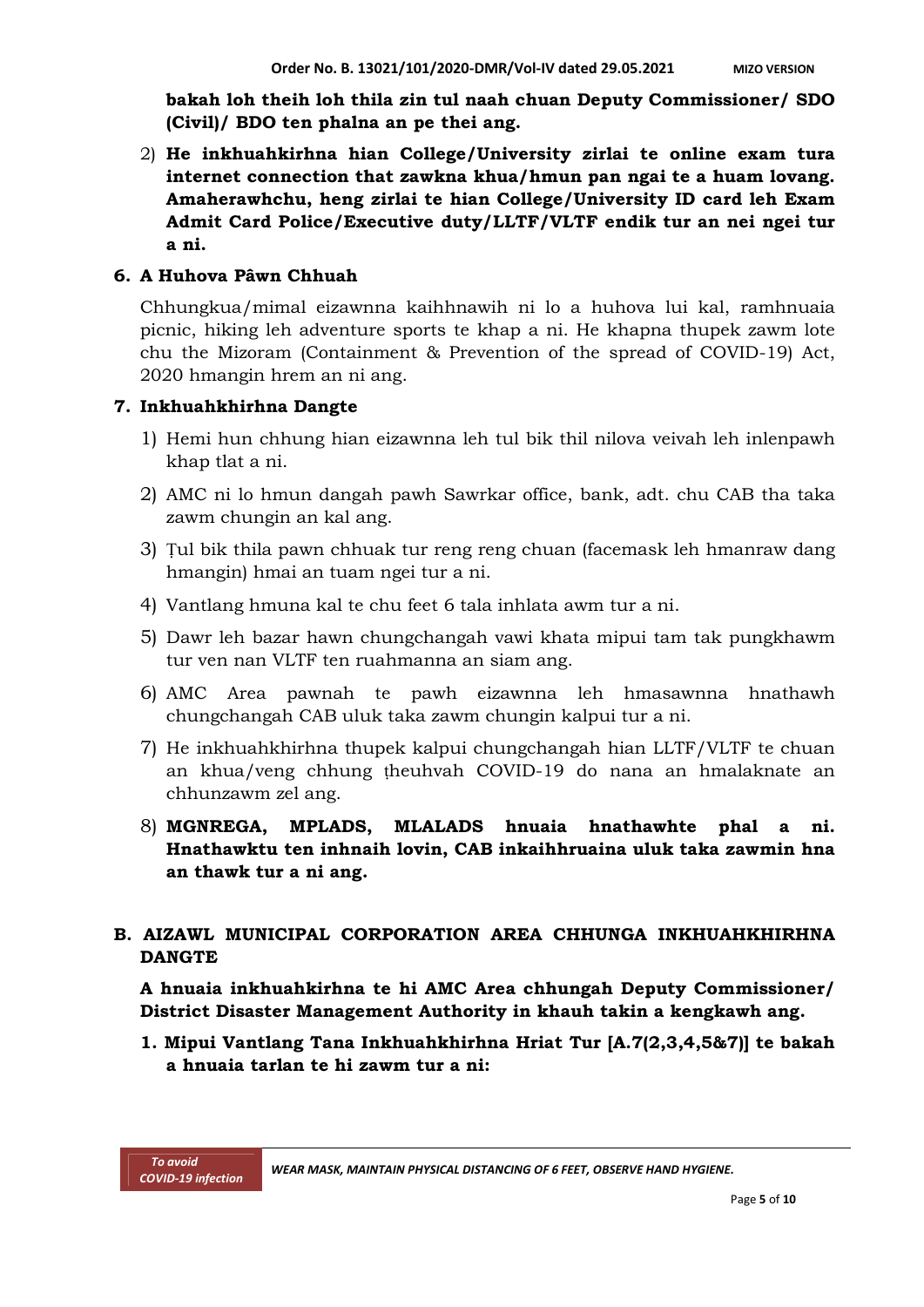# 1) **Hemi inkhuahkhirhna hun chhung hian tumahin mahni in/ compound an chhuahsan tur a ni lova, building khata in hrang hrang luahte pawh intlawhpawh loh tur a ni.**

- 2) Ṭul bik thil vanga chhuah ngai damdawi lei tur, nitin mamawh lei tur leh doctor hnena inentir turte chuan an awmna LLTF/VLTF te phalna an la hmasa tur a ni a, nitin mamawh lei turte hian mahni awmna veng LLTF/VLTF te ruahmanna zawm ngei tur a ni.
- 3) Hemi hun chhung hian lirthei veivah khap tlat a ni. Amaherawhchu, hei hian Clause A.5, B.2, B.4 (1, 2, 4, 5, 6 & 7) hnuaia tarlante leh Clause B.1(2) leh B.3-a VLTF/LLTF ten phalna/hriatpuina an pek te chet velna lirthei a huam lovang.

**NOTE**: District Magistrate ten zan curfew (7:00 PM to 4:00 AM) an puang ang a, CrPC Section 144 hmangin Order an chhuah ang.

# **2. He Inkhuahkhirhna Hian A Hnuaia Tarlante leh Heng Hmuna Thawkte Hi A Huam Lovang**

## **2.1. Places/vehicles (Hmun/lirthei):**

- 1) Hospital, nursing home, clinic, laboratory, OST center, **OSC**, ART centre, blood bank leh damdawi dawr.
- 2) Veterinary hospital, dispensary, clinic, zoo, leh hatchery.
- 3) Bank, non-banking financial institutions, insurance, ATM leh post office. Hengte hian mipute nena indawr tam lo tur leh hnathawh tul bik chauh kalpui turin ruahmanna an siam ang.
- 4) Petrol/Diesel filling station leh LPG storehouse.
- 5) Fair Price Shop/ration dawr te leh FCS&CA Department/FCI hnuaia godown te.
- 6) COVID-19 duty te hman taxi leh rental motor.
- 7) Feed mill/Ran chaw zawrhna dawr leh **AH & Vety slaughter house.**

Note: B 2.1 hnuaia hmun pan tur te (thawktu nilo, dawrtu) hian anmahni veng LLTF/VLTF te phalna (movement permit) an la tur a ni.

# **2.2. Services (Hna):**

- 1) COVID-19 vaccination leh immunization programme dangte, ambulance service.
- 2) Animal disease control programme.
- 3) Postal service, blood donation camp/service.
- 4) Kohhran hna ṭul zual thawk tura Kohhran office kal leh kohhran hotute programme pawimawh bik.
- 5) Nau pai, nausen pawmlai leh naupang te hnena nutrition (chaw ṭha) sem bakah nutrition sem tur godown aṭanga phurh chhuah leh sem darh.
- 6) Bawnghnute sem leh lakkhawm.

*COVID-19 infection WEAR MASK, MAINTAIN PHYSICAL DISTANCING OF <sup>6</sup> FEET, OBSERVE HAND HYGIENE.*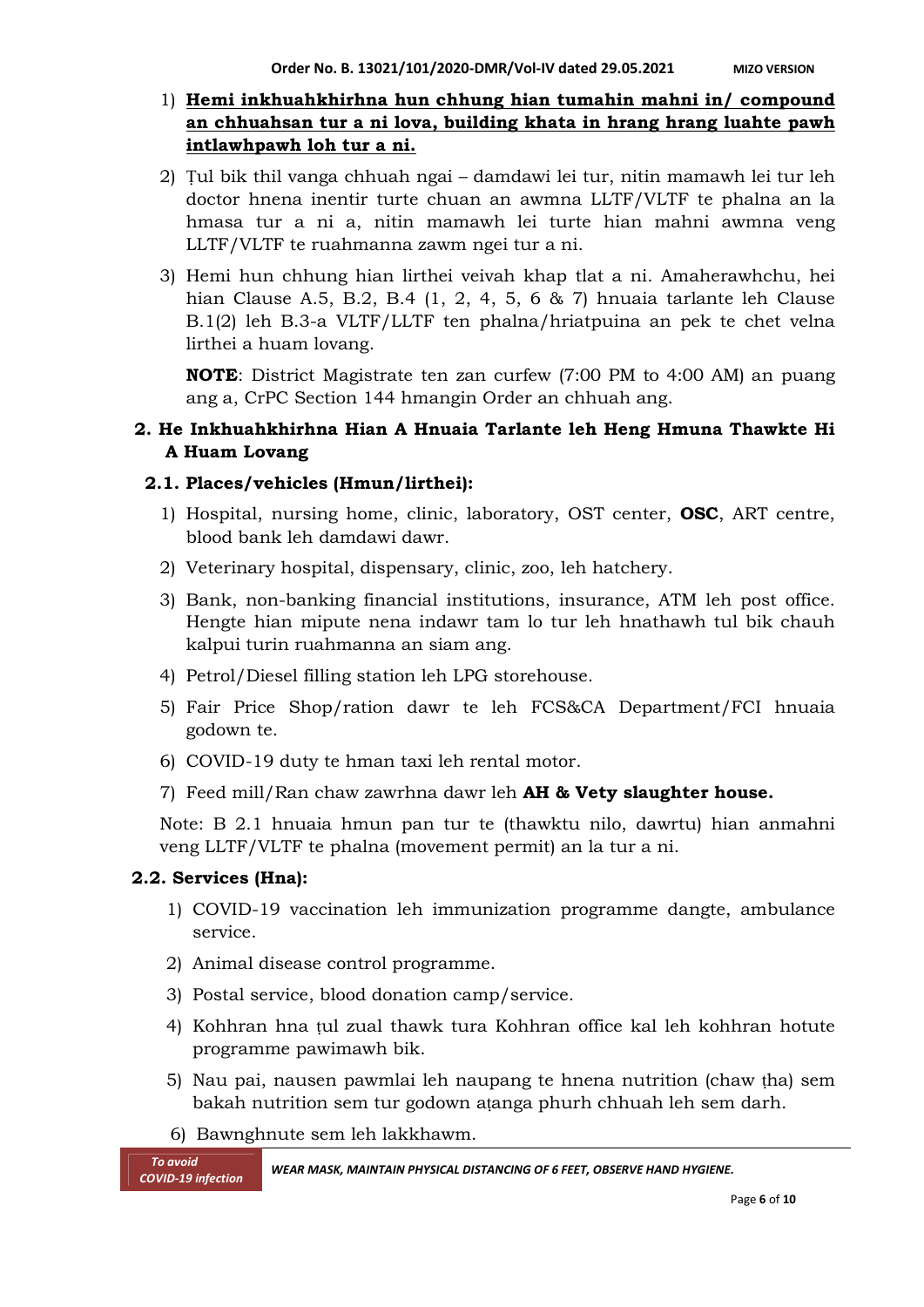- 7) Power & electricity, water supply (mimal tui chawite huamin), sanitation & solid waste management (hmunphiat leh bawlhhlawh paih te huamin), telecommunication, internet service, broadcasting leh cable service, **septic tank service (ek paih).**
- 8) Print & electronic media leh chanchinbu sem.
- 9) Bungraw load leh unload hna (8:00 PM leh 4:00 AM inkarah).
- 10) Private security service.
- 11) Medical emergency leh chhiat tawh thila awmna veng LLTF/VLTF te hriatpuina lehkha nena chhuah.
- 12) LPG delivery service.
- 13) Courier service, e-commerce leh *home delivery*. Heng hian State pawn leh State chhunga dawrkaite bungrua online emaw phone hmanga order lawk sa te pek (*home delivery*) leh e-commerce/home delivery kaihhnawih hna ṭul thawk tura an inhawn a huam a ni. Tin, CAB ṭha taka zawm chungin bungrua deliver-tute chuan inchhungah lut lovin an thil sem te chu an pe tur a ni.

## **3. Dawr Inhawn Dan Tur Chungchang**

- 1) **Eichawp dawrte chu nitin zing dar 8:00 thleng LLTF te ruahmanna-in a hawn theih ang a, dar 8:00 hnu lamah chuan dawrte hi hawn phal a ni lo.** Heng dawr/thil zawrhna hmuna zawrh tur bungrua te hi LLTF te hriatpuinain zan dar 8:00 aṭanga zing dar 4:00 inkarah distributor/wholesaler ten retailer (zuar chhawng turte) hnenah an sem thei ang.
- 2) **Thlai leh sa** zawrhnate chu **Zirtawpni (Friday)**-ah zing dar 05:00 aṭanga tlai dar 05:00 thleng hawn theih an ni ang. Heng hmuna zawrh tur bungruate hi LLTF te hriatpuina-in Ningani (Thursday) zan dar 8:00 aṭanga zing dar 4:00 inkarah distributor/agent ten retailer (zuar chhawng turte) hnenah an sem thei ang.
- 3) **Heng a hnuaia dawr tarlante hi zing dar 05:00 aṭanga tlai dar 05:00 thleng hetiang hian hawn theih a ni ang.** Heng dawr pan turte hian anmahni LLTF te phalna (movement permit) an la hmasa tur a ni.

| a) Thlai chi/Tiak leh agriculture kaihhnawih - Thawhlehni.<br>bungraw zawrhna dawr. |             |
|-------------------------------------------------------------------------------------|-------------|
| b) Zirlaibu zawrhna dawr.                                                           | Thawhlehni. |
| c) Bungraw phur motor mamawh, oil leh spare -                                       | Thawhlehni. |

**parts zawrhna leh loh theih loh thila hawn ngai hetiang motor siamna bik workshop/ puncture works.**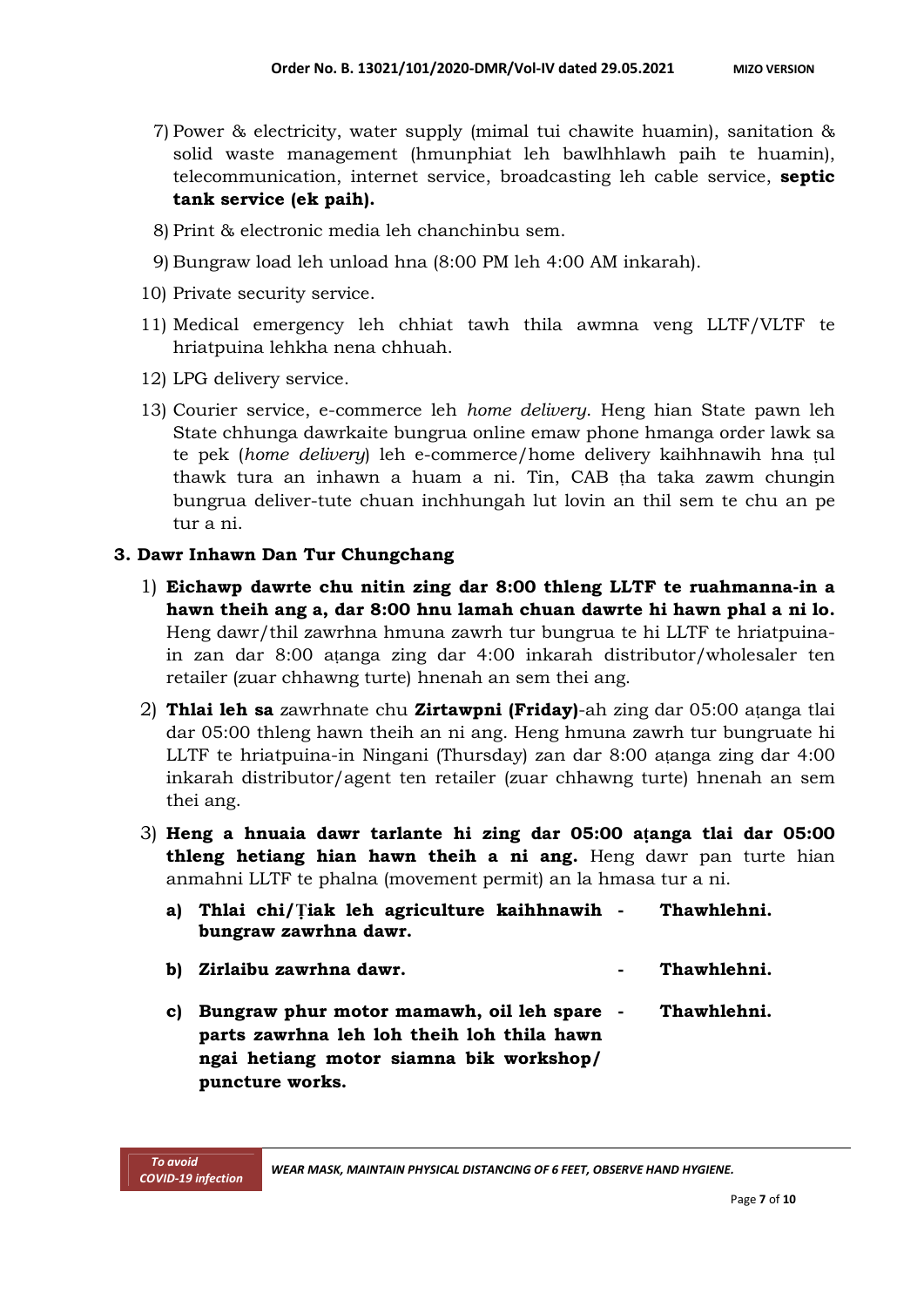- **d) Computer leh mobile zawrhna leh siamna (repairing centre) dawr. - Zirtawpni.**
- **e) Hmasawnna hna pêng hrang hrang thawhna atana bungraw mamawh - iron rod, balu, rawra, lung, brick, cement, electric bungrua, insakna bungrua ilo zawrhna te. - Zirtawpni.**
- 4) Chawhmeh bazar hawn ni, zirtawpni (friday) hian chawhmeh leh nepnawi lei tura motora chhuah leh veivah khap a ni. Veng danga chawhmeh ilo lei tura kal a ngaih loh nan LLTF tin ten anmahni veng chhungah chawhmeh zawrhna tur ruahmanna an siam ang.
- 5) LLTF ten chawhmeh zuarte ṭhutna tur hmun fel takin an ruahman ang a. Bazar kalte thawl tak leh midang nena inhnaih lova an bazar theih nan chawhmeh zuartu te ṭhutna inkarah feet 6 tal hmun awl an zuah zel tur a ni.
- 6) A ṭul dan azirin veng chunga vantlang hmun awl zau ṭha/kawngpui/ school compound te pawh chawhmeh bazar atan an hmang thei ang.
- 7) Chawhmeh bazar leh dawr te hi tlai dar 5:00-ah khar ngei ngei tur a ni. Tlai dar 5:00 pelh hnuah tumah bazar kal tura chhuahvah phal a ni lo.
- 8) **Mamawh lam tura mipui veivak tih tlem nan leh mipui pungkhawm tih tlem nan, a chunga dawr hawn phal te hian a theih chin chinah in lama sem/pek (home delivery) an kalpui ang.**

## **4. Sawrkar Office**

- 1) Mizoram Sawrkar hnuaia office zawng zawngte chu khar tur a ni. Amaherawhchu, DM&R, H&FW, Home (Police, Fire & Emergency Services, Home Guard, Prisons, **FSL**), Excise forces, Finance, Treasury, District Administration, Civil Aviation, I&PR leh **NIC** te chu COVID-19 dona leh hna tul bikah an kal thei ang.
- 2) Sawrkar office dangte erawh chu Secretary/Head of Department/Head of Office ten hna pawimawh bik leh ṭul zual (time bound/ emergency) thawk turin hna thawktu hminghmerhin office kal tur an ruat ang. Hengte hian anmahni ruatna detailment order chu Police/COVID-19 Executive Duty/ LLTF te enfiah theih turin an keng ngei ngei tur a ni.
- 3) Office-a kal tur ni lo leh COVID-19 duty-a tel lote chuan anmahni in aṭangin hna an thawk ang (work from home). Tin, a tul angin mahni veng LLTF te an ṭawiawm bawk ang.
- 4) Sawrkar hnathawk leh sawrkar sum aṭanga hlawh la te chu COVID-19 duty turin a ṭulna apiangah hman an ni ang. Hetianga duty tura ruat te hi an dutyna hmun turah tlai lovin an thleng ṭhin tur a ni.
- 5) Mizoram Legislative Assembly te chuan an kal dan tur a hranpain an ruahman ang.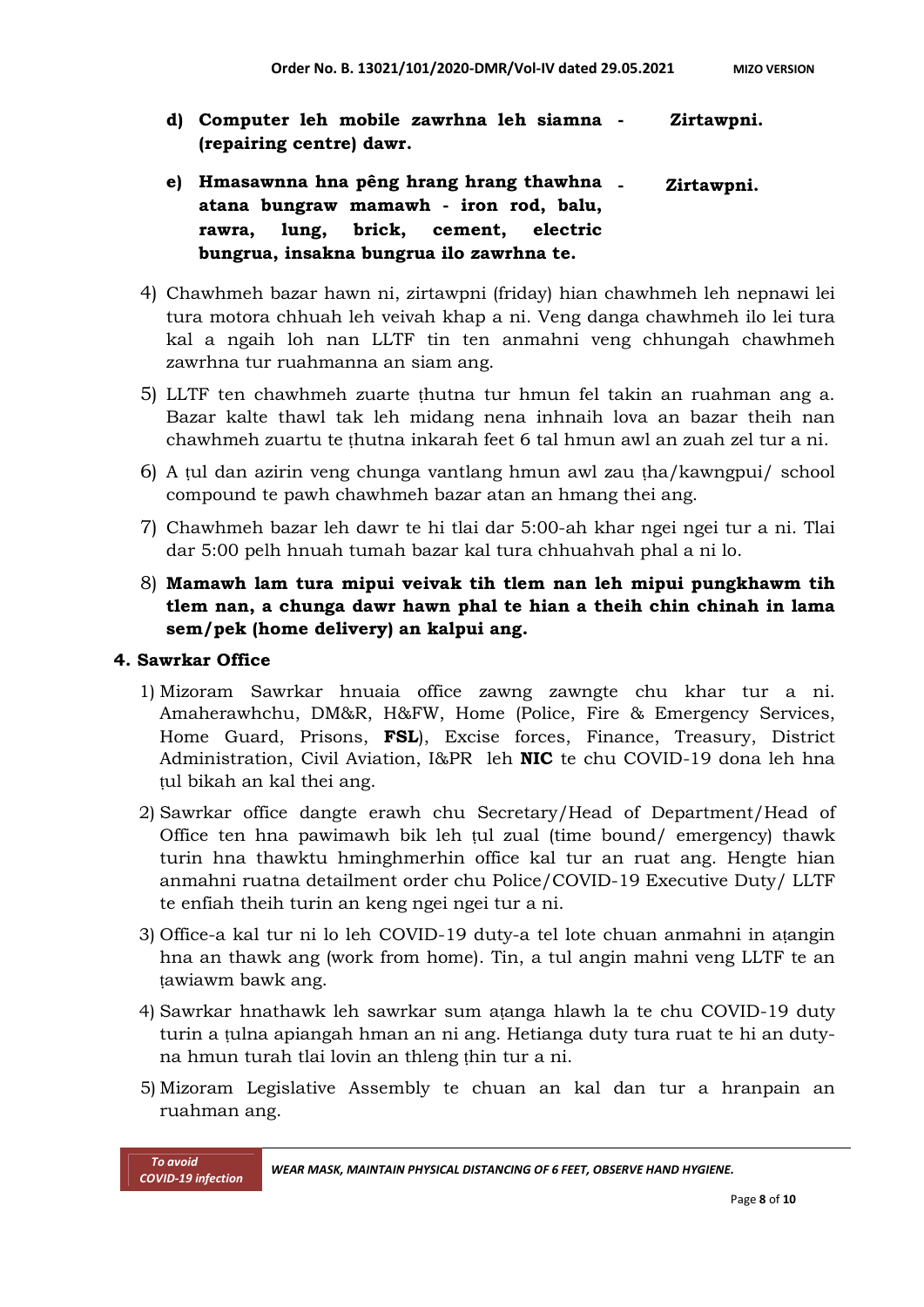- 6) High Court thuchhuak angin Judiciary/Court-a hnathawkte chu an kal ang.
- 7) Central Govt. office leh organization te pawhin "COVID-19 Appropriate Behaviour" an zawm ngei tur a ni a, hna pawimawh leh tul zual bik thawk turin a tlem thei ang ber office kal tur an inruat ang. Office kal tura ruat te chuan Identity Card leh detailment order police/COVID-19 Executive/ LLTF/ VLTF Duty te enfiah turin an keng ngei ngei tur a ni bawk.
- 8) Head of Office ten khauh takin "COVID-19 Appropriate Behaviour" an kalpui tur a ni.
- 9) Office chhungah phalna la hmasa lovin pawnlam mi kal phal a ni lo. Hemi atan hian phone-in emaw an hmuh duh te phalna an la phawt tur a ni.
- 10) Head of Department leh Head of Office ten an office kawtkaiah kut silna tur emaw hand sanitizer emaw an ruahman ang.
- 11) Head of Office tin te chu office vawn fai leh tih thianghlim kawngah mawhphurtu an ni ang a, office-ah kut silna hmanrua (tui, sahbawn/handwash) an buatsaih ngei ngei tur a ni.
- 12) Ṭul bikah lo chuan meeting neih loh tur a ni. Inrawn leh inbiak a ṭul a nih pawhin a theih chin chinah intercom, landline telephone leh mobile emaw IT application (WhatsApp, E-mail, etc) hman ṭangkai hram tur a ni.
- 13) Department emaw office dangte nena indawr ṭulna thilah chuan email emaw electronic media dang hman hram tum tur a ni.
- 14) Mipuiin Sorkar Department te ral khat aṭanga an dawr theihna-ah Department tinin Information Technology an hmang ṭangkai tur a ni.

## **6. Hmasawnna Hna Thawh Chungchang**

- 1) Mahni in/compound chhungah hna thawh phal a ni a; mahse, veng dang atanga hnathawktu rawih phal a ni lo.
- 2) AMC Area ami hmasawnna hnathawh hrang hrang, quarry-a lung lak, kawng laih, lei dawh, tui lak, adt. khaw pawna hnathawhna hmun an pan leh riahchilha hnathawh phal a ni. Amaherawhchu, khawpui leh an hnathawhna hmun inkara veivah chhen erawh phal a ni lo.
- 3) AMC Area chhungah hmasawnna hnathawh hrang hrang, chhiatna thleng thei laka invenna atana thawh ṭul zual a awm a nih chuan Deputy Commissioner leh an aiawh ten a hmunah LLTF te nen enchiang (verify)-in, hnathawh phalna an pe thei ang.
- 4) AMC area-a cheng/ khawsa, lo leh huan neitute, ran vulhtute, sangha dil neitu te leh a thawktute chu phalna hranpa lak ngai lovin an hna thawh phalsak an ni a, lo/ huana hna thawk tura ram riah pawh phal a ni. Hmun khata mi 5 (panga) aia tam awmkhawm erawh chu khap a ni. Lo/ huana kal/ feh turte chuan zing dar 8:00 hmain khaw chhung *(city/town area)* an chhuahsan hman tur a ni a, zing dar 8:00 leh tlai dar 5:00 inkarah khawpui